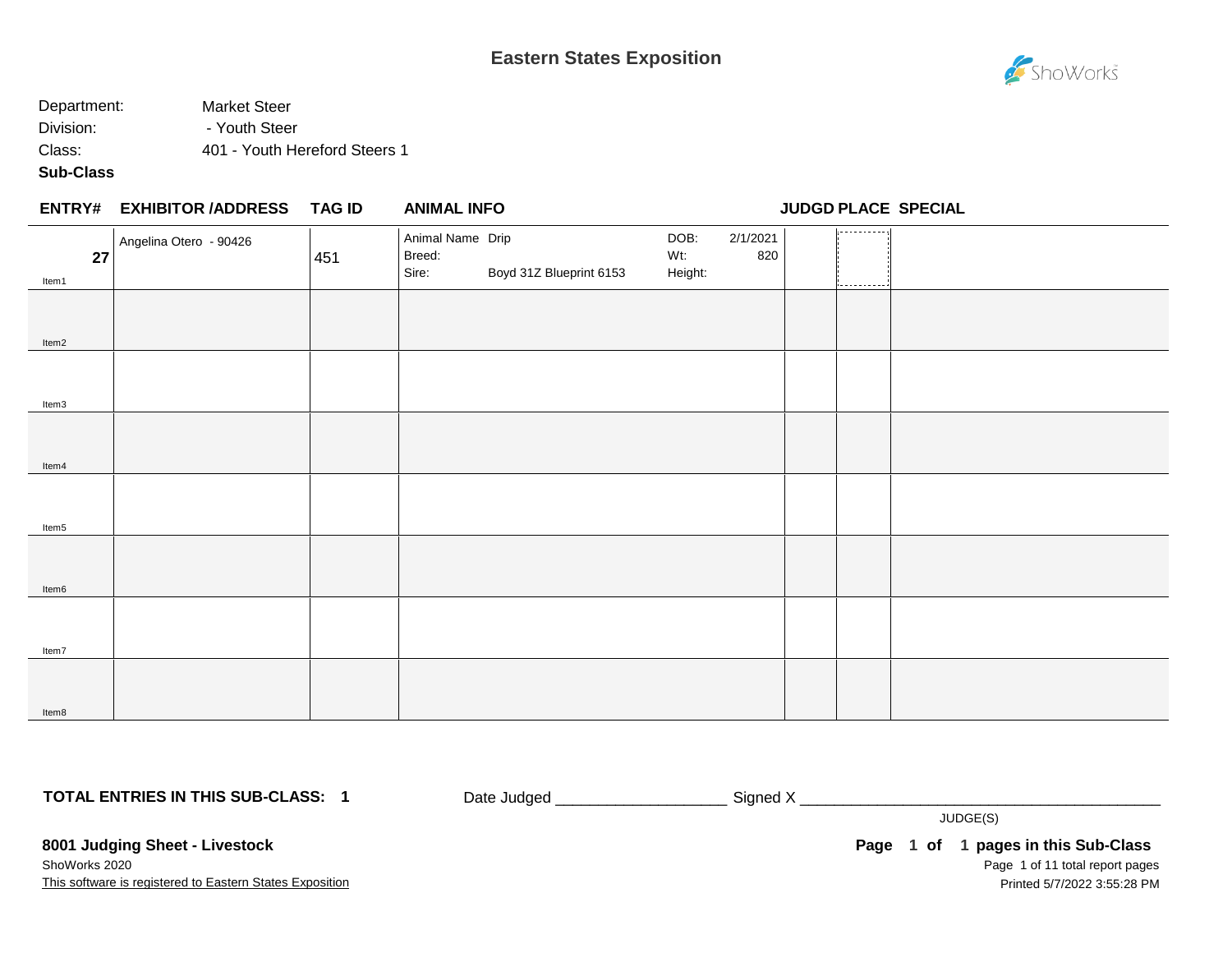

# Department: Market Steer Division: The Pouth Steer Class: 402 - Youth Hereford Steers 2

#### **Sub-Class**

|              | <b>ENTRY# EXHIBITOR /ADDRESS</b> | TAG ID   | <b>ANIMAL INFO</b>                   |                                                                         |                        |                  | <b>JUDGD PLACE SPECIAL</b> |  |
|--------------|----------------------------------|----------|--------------------------------------|-------------------------------------------------------------------------|------------------------|------------------|----------------------------|--|
| 345<br>Item1 | Mackenzie Perkins - 90319        |          | Animal Name Boggs<br>Breed:<br>Sire: | Hereford                                                                | DOB:<br>Wt:<br>Height: | 1050             | ----------                 |  |
| 67<br>Item2  | Macalie Forrest - 90248          | 02j      | Breed:<br>Sire:                      | Animal Name CJF Clifford 02J<br>Hereford<br>NJW 160B 028X Historic 81E- | DOB:<br>Wt:<br>Height: | 4/5/2021<br>1085 | -----------                |  |
| 174<br>Item3 | Harrison Roberts - 130           | 84000322 | Breed:<br>Sire:                      | Animal Name Bofat Hill 7850 Bow 41J<br>Hereford<br>UPS Mighty 7850-ET   | DOB:<br>Wt:<br>Height: | 4/4/2021<br>1090 | .<br>---------             |  |
| Item4        |                                  |          |                                      |                                                                         |                        |                  |                            |  |
| Item5        |                                  |          |                                      |                                                                         |                        |                  |                            |  |
| Item6        |                                  |          |                                      |                                                                         |                        |                  |                            |  |
| Item7        |                                  |          |                                      |                                                                         |                        |                  |                            |  |
| Item8        |                                  |          |                                      |                                                                         |                        |                  |                            |  |

**TOTAL ENTRIES IN THIS SUB-CLASS: 3**

Date Judged \_\_\_\_\_\_\_\_\_\_\_\_\_\_\_\_\_\_\_\_\_\_\_\_\_\_\_\_ Signed X \_\_\_\_\_\_\_\_\_\_\_\_\_\_\_\_\_\_\_\_\_\_\_\_\_\_\_\_\_\_

JUDGE(S)

**8001 Judging Sheet - Livestock** ShoWorks 2020

This software is registered to Eastern States Exposition

Page 2 of 11 total report pages Page 1 of 1 pages in this Sub-Class Printed 5/7/2022 3:55:28 PM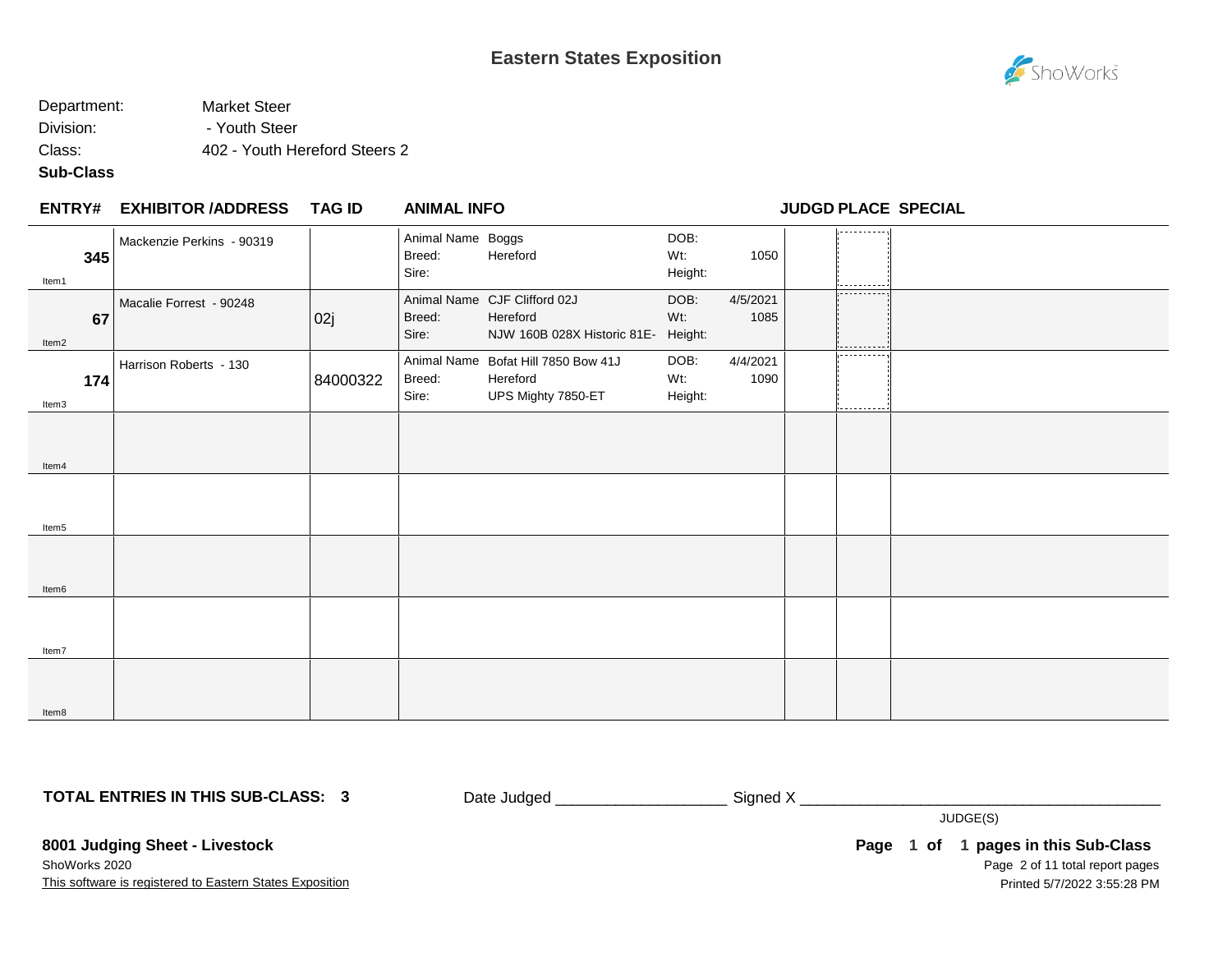

# Department: Market Steer Division: The Pouth Steer Class: 403 - Youth Hereford Steers 3

## **Sub-Class**

|              | ENTRY# EXHIBITOR /ADDRESS TAG ID |      | <b>ANIMAL INFO</b>                                       |                                | <b>JUDGD PLACE SPECIAL</b> |  |
|--------------|----------------------------------|------|----------------------------------------------------------|--------------------------------|----------------------------|--|
| 295<br>Item1 | Payson Southers - 90442          | 2104 | Animal Name HCIM Elvis 4J<br>Breed:<br>Hereford<br>Sire: | DOB:<br>1190<br>Wt:<br>Height: | -----------<br>----------  |  |
| Item2        |                                  |      |                                                          |                                |                            |  |
| Item3        |                                  |      |                                                          |                                |                            |  |
| Item4        |                                  |      |                                                          |                                |                            |  |
| Item5        |                                  |      |                                                          |                                |                            |  |
| Item6        |                                  |      |                                                          |                                |                            |  |
| Item7        |                                  |      |                                                          |                                |                            |  |
| Item8        |                                  |      |                                                          |                                |                            |  |

**TOTAL ENTRIES IN THIS SUB-CLASS: 1**

Date Judged \_\_\_\_\_\_\_\_\_\_\_\_\_\_\_\_\_\_\_\_\_\_\_\_\_\_\_\_ Signed X \_\_\_\_\_\_\_\_\_\_\_\_\_\_\_\_\_\_\_\_\_\_\_\_\_\_\_\_\_\_

JUDGE(S)

**8001 Judging Sheet - Livestock** ShoWorks 2020

This software is registered to Eastern States Exposition

Page 3 of 11 total report pages Page 1 of 1 pages in this Sub-Class Printed 5/7/2022 3:55:28 PM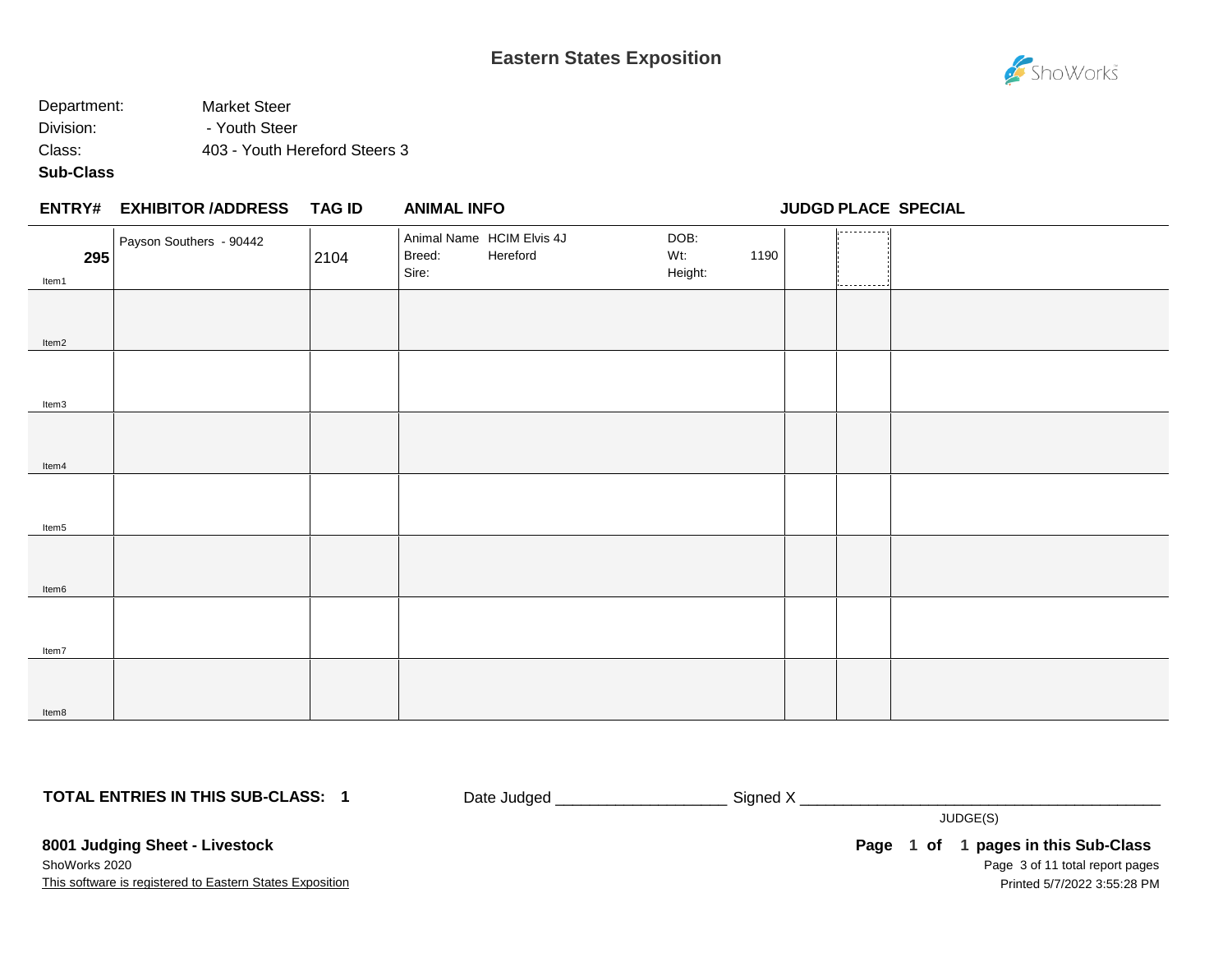# Department: Market Steer Division: The Pouth Steer

Class: 405 - Youth Steers 1

## **Sub-Class**

|       | <b>ENTRY# EXHIBITOR /ADDRESS</b> | <b>TAG ID</b> | <b>ANIMAL INFO</b>                   |                                                                |                        |                  | <b>JUDGD PLACE SPECIAL</b> |  |
|-------|----------------------------------|---------------|--------------------------------------|----------------------------------------------------------------|------------------------|------------------|----------------------------|--|
| Item1 | Matilda Gervais - 90369<br>190   | 84000323      | Animal Name Rosco<br>Breed:<br>Sire: | Shorthorn<br>Ash Valley Right Choice                           | DOB:<br>Wt:<br>Height: | 590              | ---------                  |  |
| Item2 | Kandace Royce - 90389<br>30      |               | Animal Name Kash<br>Breed:<br>Sire:  | Cross<br>Databank                                              | DOB:<br>Wt:<br>Height: | 630              | ----------<br>----------   |  |
| Item3 | Haley-Ann Lynch - 90262<br>155   | 490           | Breed:<br>Sire:                      | Animal Name D&D LT Champ<br>Simmental<br>Hyland Amigos Teluila | DOB:<br>Wt:<br>Height: | 6/30/2021<br>765 | ----------<br>---------    |  |
| Item4 |                                  |               |                                      |                                                                |                        |                  |                            |  |
| Item5 |                                  |               |                                      |                                                                |                        |                  |                            |  |
| Item6 |                                  |               |                                      |                                                                |                        |                  |                            |  |
| Item7 |                                  |               |                                      |                                                                |                        |                  |                            |  |
| Item8 |                                  |               |                                      |                                                                |                        |                  |                            |  |

**TOTAL ENTRIES IN THIS SUB-CLASS: 3**

Date Judged \_\_\_\_\_\_\_\_\_\_\_\_\_\_\_\_\_\_\_\_\_\_\_\_\_\_\_\_\_Signed X \_\_\_\_\_\_\_\_\_\_\_\_\_\_\_\_\_\_\_\_\_\_\_\_\_\_\_\_\_\_

JUDGE(S)

**8001 Judging Sheet - Livestock** ShoWorks 2020

This software is registered to Eastern States Exposition

Page 4 of 11 total report pages Page 1 of 1 pages in this Sub-Class Printed 5/7/2022 3:55:28 PM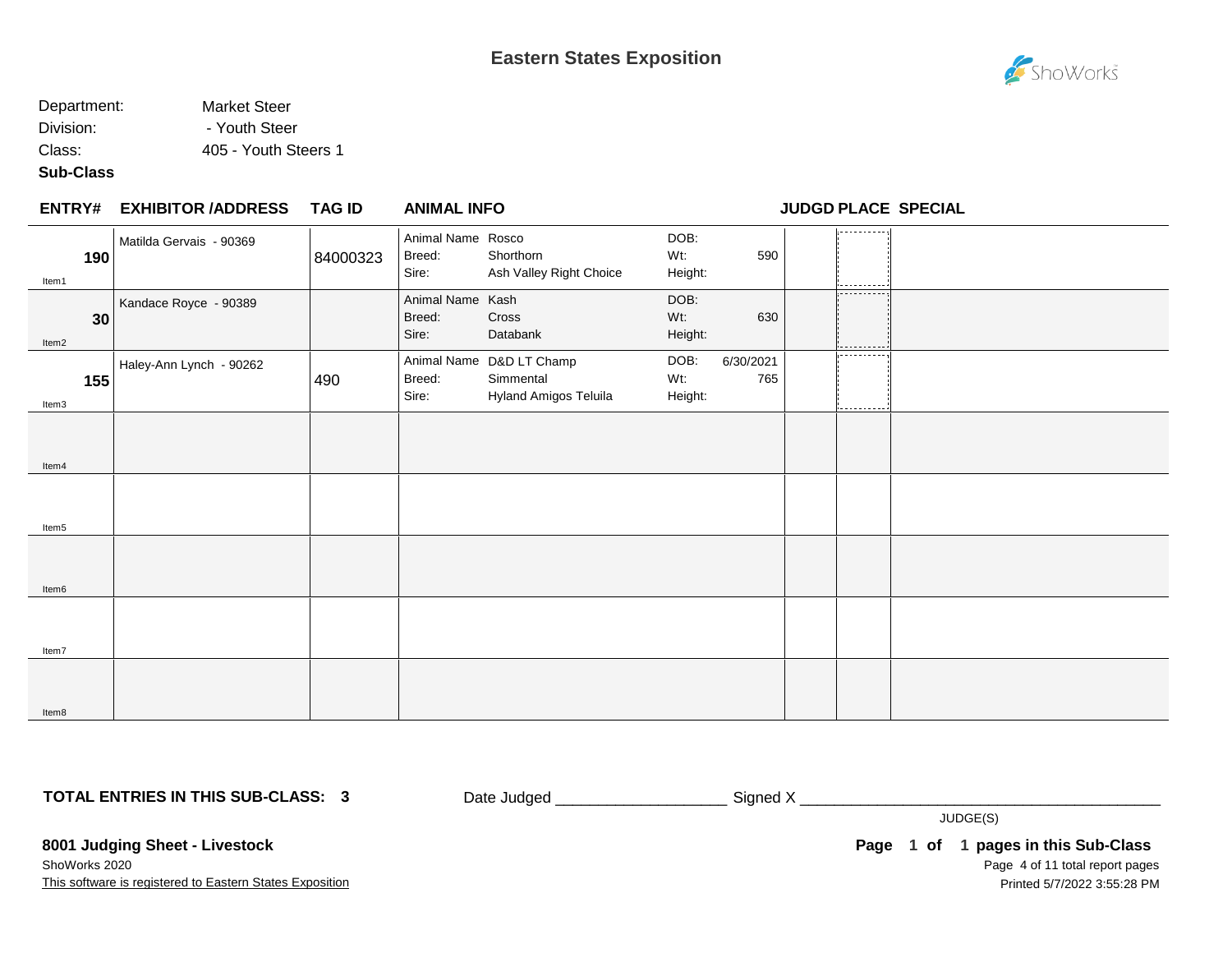### Department: Market Steer Division: The Pouth Steer

Class: 406 - Youth Steers 2

#### **Sub-Class**

|              | <b>ENTRY# EXHIBITOR /ADDRESS</b> | <b>TAG ID</b> | <b>ANIMAL INFO</b>                   |                                                              |                        |                  |                       | <b>JUDGD PLACE SPECIAL</b> |
|--------------|----------------------------------|---------------|--------------------------------------|--------------------------------------------------------------|------------------------|------------------|-----------------------|----------------------------|
| 333<br>Item1 | Marissa Perkins - 116            |               | Animal Name Raffy<br>Breed:<br>Sire: | Maine Cross                                                  | DOB:<br>Wt:<br>Height: | 855              | --------              |                            |
| 431<br>Item2 | Amanda Crowe - 124               | 84000323      | Animal Name Poe<br>Breed:<br>Sire:   | Cross<br>Angus                                               | DOB:<br>Wt:<br>Height: | 855              | ----------<br>------- |                            |
| 236<br>Item3 | Savanah Battles - 90437          | 840 003 2     | Animal Name Tre<br>Breed:<br>Sire:   | Hereford                                                     | DOB:<br>Wt:<br>Height: | 870              | ----------            |                            |
| 157<br>Item4 | Riley Lynch - 90264              |               | Breed:<br>Sire:                      | Animal Name D&D Mufasa<br>Simmental<br>Hyland Amigos Tequila | DOB:<br>Wt:<br>Height: | 5/15/2021<br>895 | -----------<br>.      |                            |
| Item5        |                                  |               |                                      |                                                              |                        |                  |                       |                            |
| Item6        |                                  |               |                                      |                                                              |                        |                  |                       |                            |
| Item7        |                                  |               |                                      |                                                              |                        |                  |                       |                            |
| Item8        |                                  |               |                                      |                                                              |                        |                  |                       |                            |

**TOTAL ENTRIES IN THIS SUB-CLASS: 4**

Date Judged \_\_\_\_\_\_\_\_\_\_\_\_\_\_\_\_\_\_\_\_\_\_\_\_\_\_\_\_ Signed X \_\_\_\_\_\_\_\_\_\_\_\_\_\_\_\_\_\_\_\_\_\_\_\_\_\_\_\_\_\_

JUDGE(S)

**8001 Judging Sheet - Livestock**

This software is registered to Eastern States Exposition ShoWorks 2020

Page 5 of 11 total report pages Page 1 of 1 pages in this Sub-Class Printed 5/7/2022 3:55:28 PM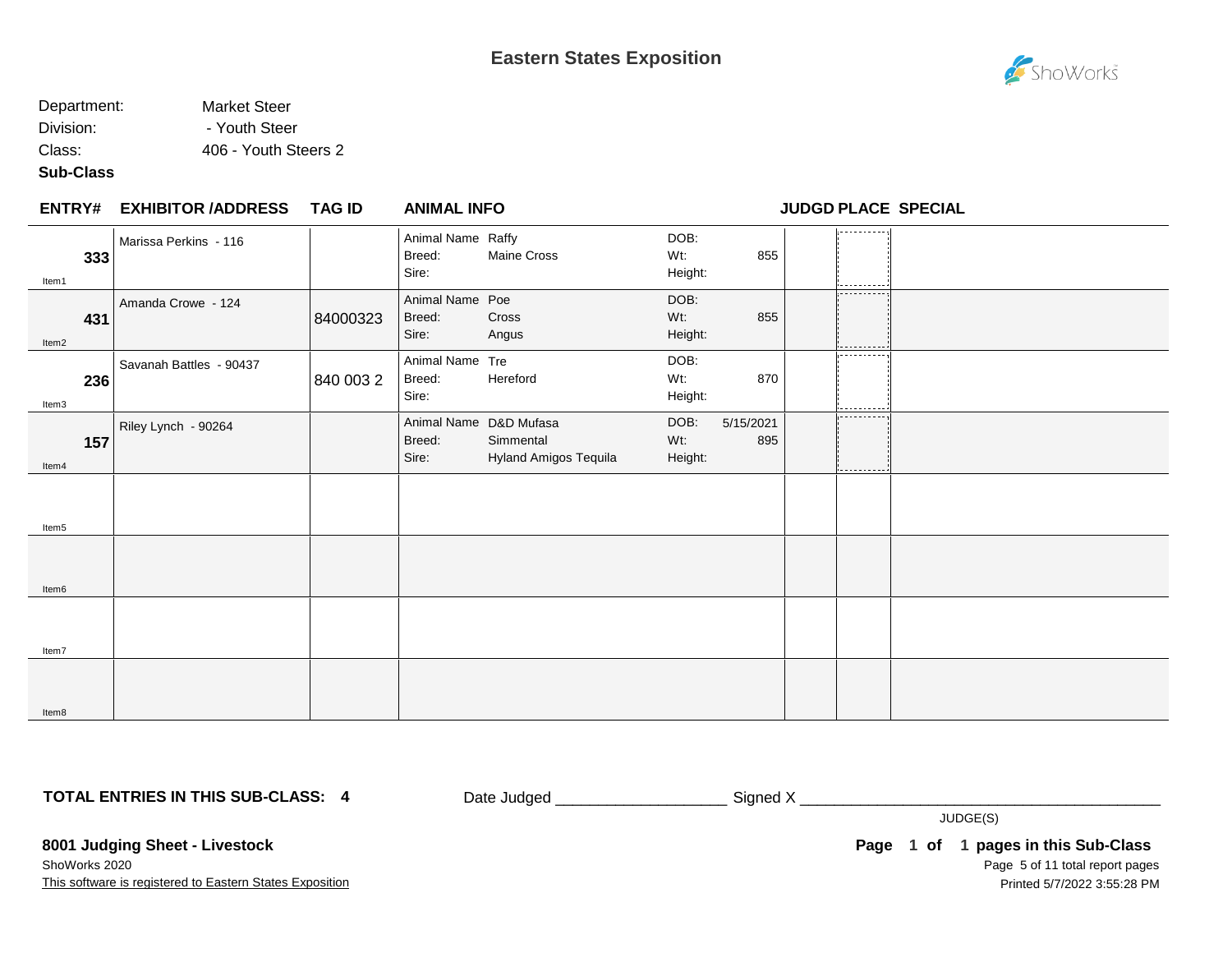#### Department: Market Steer Division: The Pouth Steer

Class: 407 - Youth Steers 3

#### **Sub-Class**

| <b>ENTRY#</b> | <b>EXHIBITOR /ADDRESS</b> | <b>TAG ID</b> | <b>ANIMAL INFO</b>                      |                                                                       |                        |                  | <b>JUDGD PLACE SPECIAL</b> |  |
|---------------|---------------------------|---------------|-----------------------------------------|-----------------------------------------------------------------------|------------------------|------------------|----------------------------|--|
| 163<br>Item1  | Kaylin Couto - 90409      |               | Animal Name Bruce<br>Breed:<br>Sire:    | Cross                                                                 | DOB:<br>Wt:<br>Height: | 900              |                            |  |
| 124<br>Item2  | Madelyn Ramsdell - 90364  |               | Animal Name Gru<br>Breed:<br>Sire:      | Cross<br>Here I Am                                                    | DOB:<br>Wt:<br>Height: | 905              | ----------<br>----------   |  |
| 40<br>Item3   | Shawna Darrow - 102       | 84000315      | Breed:<br>Sire:                         | Animal Name SMDJ Excell Lucy Morgan<br>Cross<br>WZRK Excellente 1063E | DOB:<br>Wt:<br>Height: | 4/21/2021<br>930 | .<br>---------             |  |
| 180<br>Item4  | Lily Dias - 136           | 84000320      | Breed:<br>Sire:                         | Animal Name Kirbyville Hank<br>Shorthorn<br>JJ General                | DOB:<br>Wt:<br>Height: | 935              | .<br>---------             |  |
| 136<br>Item5  | Josie Ammons - 90310      | 84000320      | Animal Name CMSL Cal<br>Breed:<br>Sire: | Maintainer<br><b>CMSL Trip Wire</b>                                   | DOB:<br>Wt:<br>Height: | 955              | .<br>---------             |  |
| Item6         |                           |               |                                         |                                                                       |                        |                  |                            |  |
| Item7         |                           |               |                                         |                                                                       |                        |                  |                            |  |
| Item8         |                           |               |                                         |                                                                       |                        |                  |                            |  |

**TOTAL ENTRIES IN THIS SUB-CLASS: 5**

Date Judged \_\_\_\_\_\_\_\_\_\_\_\_\_\_\_\_\_\_\_\_\_\_\_\_\_\_\_\_Signed X \_\_\_\_\_\_\_\_\_\_\_\_\_\_\_\_\_\_\_\_\_\_\_\_\_\_\_\_\_\_\_

JUDGE(S)

**8001 Judging Sheet - Livestock**

This software is registered to Eastern States Exposition ShoWorks 2020

Page 6 of 11 total report pages Page 1 of 1 pages in this Sub-Class Printed 5/7/2022 3:55:29 PM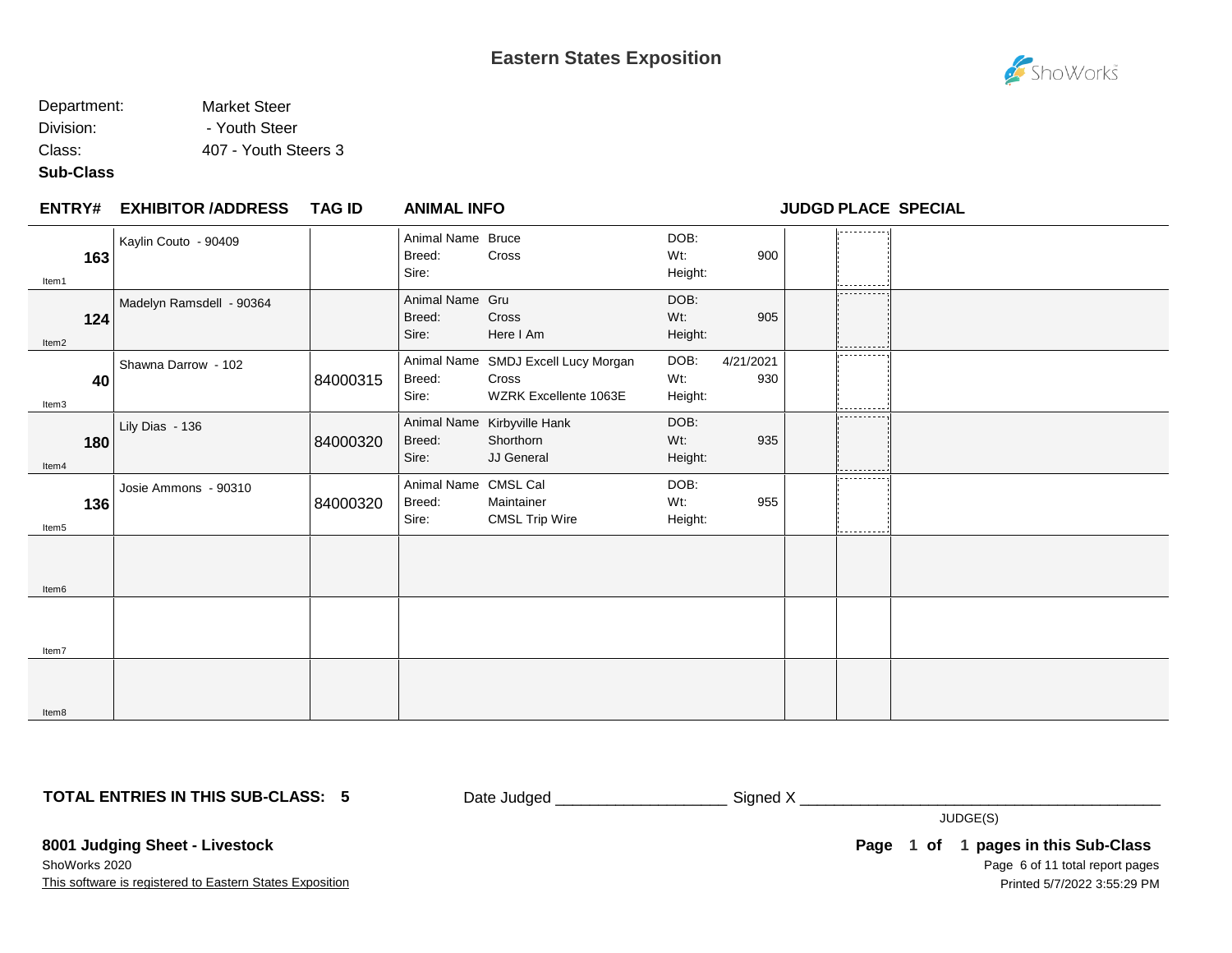#### Department: Market Steer Division: The Pouth Steer

Class: 408 - Youth Steers 4

### **Sub-Class**

|              | <b>ENTRY# EXHIBITOR /ADDRESS</b> | TAG ID    | <b>ANIMAL INFO</b>                        |                                           |                        |     |                          | <b>JUDGD PLACE SPECIAL</b> |
|--------------|----------------------------------|-----------|-------------------------------------------|-------------------------------------------|------------------------|-----|--------------------------|----------------------------|
| 317<br>Item1 | Adeline Tommell - 90410          |           | Animal Name LG Brandon<br>Breed:<br>Sire: | Cross                                     | DOB:<br>Wt:<br>Height: | 980 | ---------                |                            |
| 183<br>Item2 | Ben Prentice - 90333             |           | Animal Name Goose<br>Breed:<br>Sire:      |                                           | DOB:<br>Wt:<br>Height: | 985 | ----------<br>---------- |                            |
| 135<br>Item3 | Josie Ammons - 90310             | 840 003 2 | Animal Name Sully<br>Breed:<br>Sire:      | Simmental Percentage<br>D&D Nobodys Amigo | DOB:<br>Wt:<br>Height: | 990 | ----------<br>---------- |                            |
| 222<br>Item4 | Zoey Violette - 90374            |           | Animal Name Kamino<br>Breed:<br>Sire:     | Cross                                     | DOB:<br>Wt:<br>Height: | 995 | .<br>----------          |                            |
| Item5        |                                  |           |                                           |                                           |                        |     |                          |                            |
| Item6        |                                  |           |                                           |                                           |                        |     |                          |                            |
| Item7        |                                  |           |                                           |                                           |                        |     |                          |                            |
| Item8        |                                  |           |                                           |                                           |                        |     |                          |                            |

**TOTAL ENTRIES IN THIS SUB-CLASS: 4**

Date Judged \_\_\_\_\_\_\_\_\_\_\_\_\_\_\_\_\_\_\_\_\_\_\_\_\_\_\_\_\_Signed X \_\_\_\_\_\_\_\_\_\_\_\_\_\_\_\_\_\_\_\_\_\_\_\_\_\_\_\_\_\_

JUDGE(S)

**8001 Judging Sheet - Livestock**

This software is registered to Eastern States Exposition ShoWorks 2020

Page 7 of 11 total report pages Page 1 of 1 pages in this Sub-Class Printed 5/7/2022 3:55:29 PM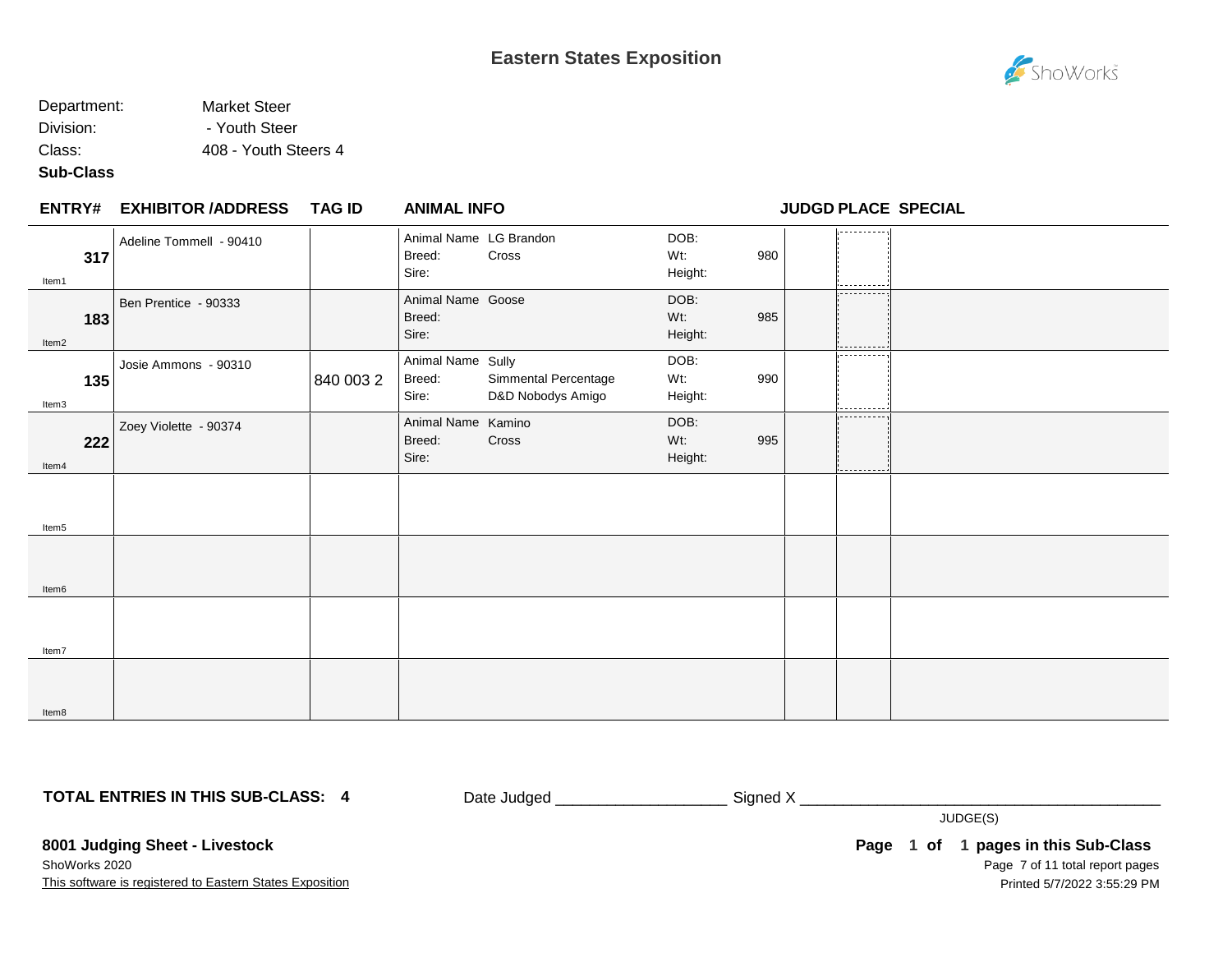#### Department: Market Steer Division: The Pouth Steer

Class: 409 - Youth Steers 5

## **Sub-Class**

| Item1             | Lily Grenier - 90347<br>225     | 84000323 | Animal Name Romeo<br>Breed:<br>Sire:  | Ash Valley Right Choice  | DOB:<br>Wt:<br>Height: | 2/29/2020<br>1010 | .<br>.                    |  |
|-------------------|---------------------------------|----------|---------------------------------------|--------------------------|------------------------|-------------------|---------------------------|--|
| Item2             | Briley Wade - 90224<br>400      | 84000323 | Animal Name Tyrone<br>Breed:<br>Sire: | Cross                    | DOB:<br>Wt:<br>Height: | 1020              | -----------<br>---------- |  |
| Item3             | Kamryn Forrest - 90245<br>351   |          | Animal Name Stark<br>Breed:<br>Sire:  | Cross<br>March Madness   | DOB:<br>Wt:<br>Height: | 1020              | ----------<br>.           |  |
| Item4             | Anneka Gillespie - 90375<br>211 | 84000320 | Animal Name Ace<br>Breed:<br>Sire:    | Simmental Percentage     | DOB:<br>Wt:<br>Height: | 1020              | ---------<br>----------   |  |
| Item5             | olivia mccarthy - 90390<br>255  |          | Animal Name Barry<br>Breed:<br>Sire:  | Chi Maine<br><b>NGNG</b> | DOB:<br>Wt:<br>Height: | 3/26/2021<br>1020 | ----------<br>----------  |  |
| Item <sub>6</sub> |                                 |          |                                       |                          |                        |                   |                           |  |
| Item7             |                                 |          |                                       |                          |                        |                   |                           |  |
| Item8             |                                 |          |                                       |                          |                        |                   |                           |  |

**TOTAL ENTRIES IN THIS SUB-CLASS: 5**

Date Judged \_\_\_\_\_\_\_\_\_\_\_\_\_\_\_\_\_\_\_\_\_\_\_\_\_\_\_\_\_Signed X \_\_\_\_\_\_\_\_\_\_\_\_\_\_\_\_\_\_\_\_\_\_\_\_\_\_\_\_\_\_

JUDGE(S)

**8001 Judging Sheet - Livestock**

This software is registered to Eastern States Exposition ShoWorks 2020

Page 8 of 11 total report pages Page 1 of 1 pages in this Sub-Class Printed 5/7/2022 3:55:29 PM



**EXHIBITOR /ADDRESS TAG ID ENTRY# ANIMAL INFO JUDGD PLACE SPECIAL**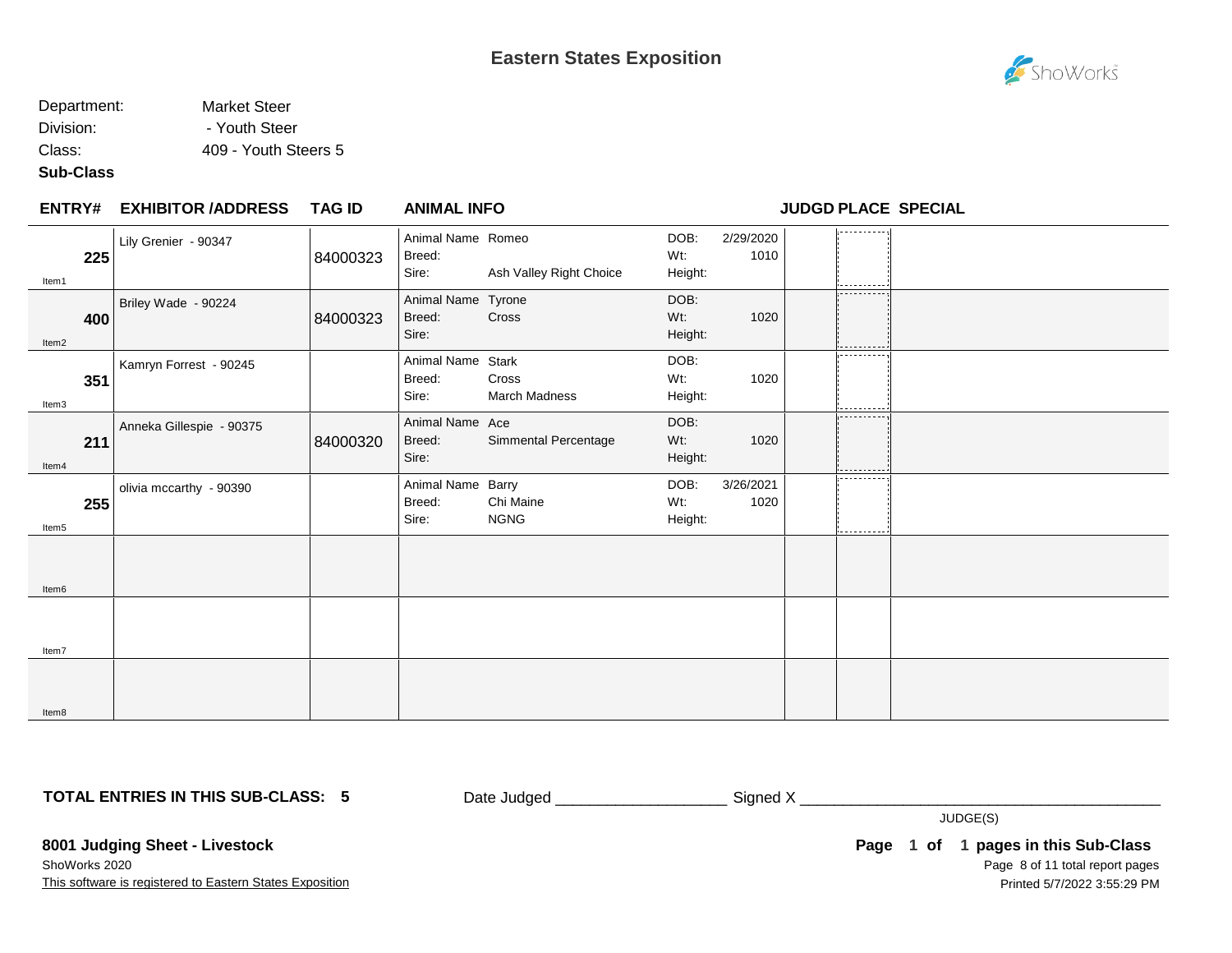### Department: Market Steer Division: The Pouth Steer

Class: 410 - Youth Steers 6

# **Sub-Class**

| <b>ENTRY#</b> | <b>EXHIBITOR /ADDRESS</b> | <b>TAG ID</b> | <b>ANIMAL INFO</b>                     |                                                                    |                           |                  |                           | <b>JUDGD PLACE SPECIAL</b> |
|---------------|---------------------------|---------------|----------------------------------------|--------------------------------------------------------------------|---------------------------|------------------|---------------------------|----------------------------|
| 85<br>Item1   | Molly Burns - 90430       | 107           | Animal Name Sam<br>Breed:<br>Sire:     | Angus                                                              | DOB:<br>Wt:<br>Height:    | 2/1/2021<br>1030 | .                         |                            |
| 165<br>Item2  | Kevin Wagner - 90360      | 84000324      | Animal Name Rawhide<br>Breed:<br>Sire: | Cross                                                              | DOB:<br>Wt:<br>Height:    | 1035             | -----------<br>---------- |                            |
| 334<br>Item3  | Marissa Perkins - 116     |               | Animal Name Jakobi<br>Breed:<br>Sire:  | Maine Cross                                                        | DOB:<br>Wt:<br>Height:    | 1040             | ---------<br>----------   |                            |
| 258<br>Item4  | Ashton Caron - 90327      |               | Breed:<br>Sire:                        | Animal Name Count Chocula<br>Cross<br>Hoover Dam                   | DOB:<br>$Wt$ :<br>Height: | 1055             | ---------                 |                            |
| 233<br>Item5  | Erin Battles - 90372      | 840 003 2     | Breed:<br>Sire:                        | Animal Name Gunpowder N Lead<br>Simmental<br>SSC Shell Shocked 44B | DOB:<br>Wt:<br>Height:    | 6/2/2021<br>1055 | -------<br>----------     |                            |
| Item6         |                           |               |                                        |                                                                    |                           |                  |                           |                            |
| Item7         |                           |               |                                        |                                                                    |                           |                  |                           |                            |
| Item8         |                           |               |                                        |                                                                    |                           |                  |                           |                            |

**TOTAL ENTRIES IN THIS SUB-CLASS: 5**

Date Judged \_\_\_\_\_\_\_\_\_\_\_\_\_\_\_\_\_\_\_\_\_\_\_\_\_\_\_\_ Signed X \_\_\_\_\_\_\_\_\_\_\_\_\_\_\_\_\_\_\_\_\_\_\_\_\_\_\_\_\_\_

JUDGE(S)

**8001 Judging Sheet - Livestock** ShoWorks 2020

This software is registered to Eastern States Exposition

Page 9 of 11 total report pages **Page 1 of 1 pages in this Sub-Class** Printed 5/7/2022 3:55:29 PM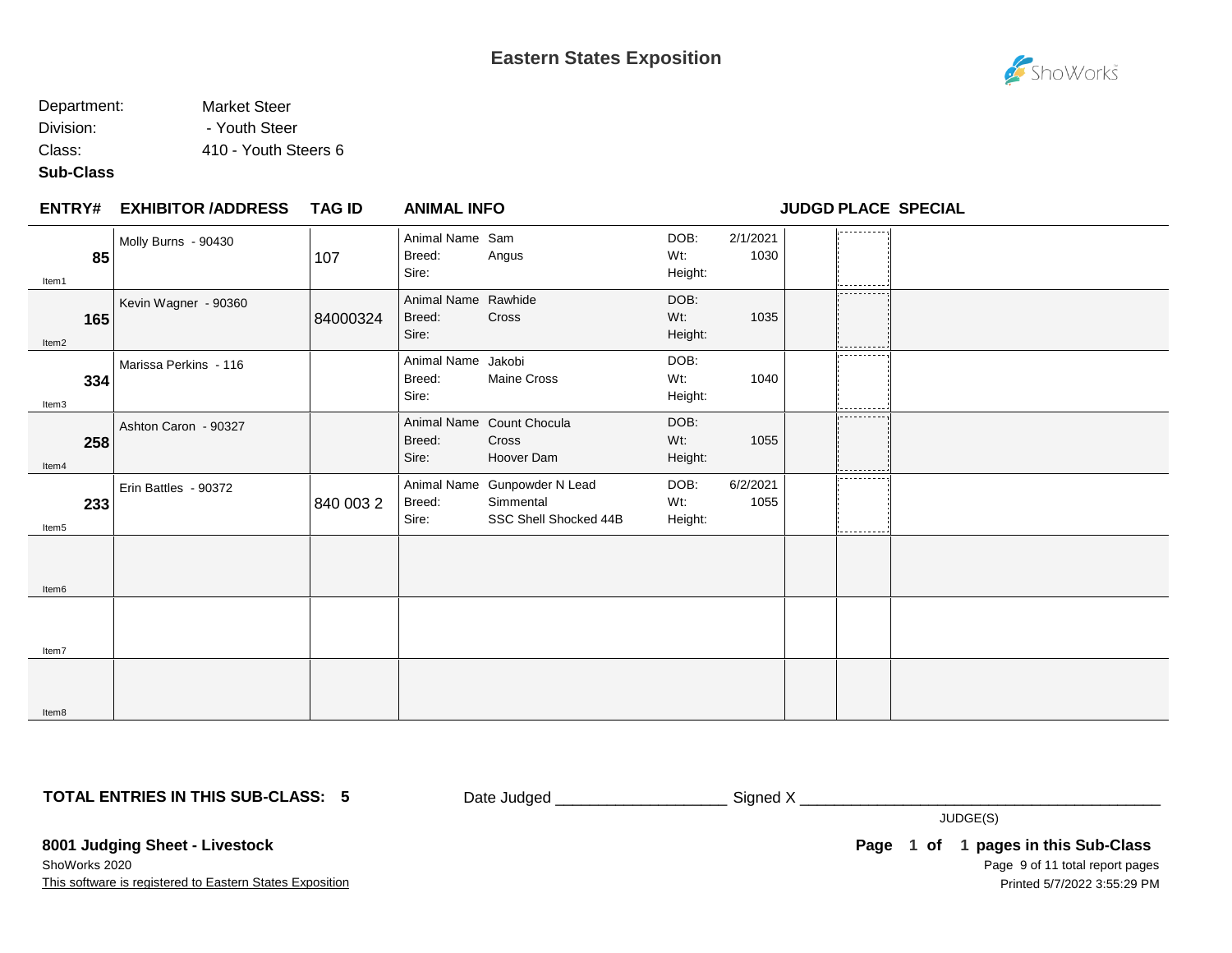# Department: Market Steer

Division: The Pouth Steer

Class: 411 - Youth Steers 7

## **Sub-Class**

| <b>ENTRY#</b> | <b>EXHIBITOR /ADDRESS</b>         | <b>TAG ID</b> | <b>ANIMAL INFO</b>                        |                                                                      |                           |      | <b>JUDGD PLACE SPECIAL</b> |  |
|---------------|-----------------------------------|---------------|-------------------------------------------|----------------------------------------------------------------------|---------------------------|------|----------------------------|--|
| Item1         | Scarlet Gervais - 90370<br>194    | 84000323      | Breed:<br>Sire:                           | Animal Name Obi Wan Cownobi<br>Hereford<br><b>UPS Sensation 2296</b> | DOB:<br>$Wt$ :<br>Height: | 1105 | .                          |  |
| Item2         | Kayla Lippert - 90417<br>302      | 84000314      | Animal Name Frank<br>Breed:<br>Sire:      | Cross                                                                | DOB:<br>Wt:<br>Height:    | 1110 | ----------                 |  |
| Item3         | Madison Perkins - 121<br>46       |               | Breed:<br>Sire:                           | Animal Name MP Augustus<br>Chi X<br>Colburn Inspire 6116             | DOB:<br>Wt:<br>Height:    | 1110 | ----------<br>.            |  |
| Item4         | Abby Caron - 90413<br>261         |               | Animal Name Way 2 Sexy<br>Breed:<br>Sire: | Chi X<br>1 Oak                                                       | DOB:<br>Wt:<br>Height:    | 1110 | .<br>----------            |  |
| Item5         | Isabella Mccarthy - 90388<br>250  |               | Animal Name Krew<br>Breed:<br>Sire:       | Simmental Percentage<br>Here I Am                                    | DOB:<br>Wt:<br>Height:    | 1115 | .                          |  |
| Item6         | Mackenzie Ramsdell - 90362<br>128 |               | Animal Name DFA Willey<br>Breed:<br>Sire: | Hereford<br>Carter Mr Nitro 401G-ET                                  | DOB:<br>Wt:<br>Height:    | 1125 | .<br>.                     |  |
| ltem7         | Erin Kaye - 90292<br>270          | 84000323      | Animal Name Boba Fett<br>Breed:<br>Sire:  | Hereford<br>Truth or Dare                                            | DOB:<br>Wt:<br>Height:    | 1125 |                            |  |
| ltem8         |                                   |               |                                           |                                                                      |                           |      |                            |  |

**TOTAL ENTRIES IN THIS SUB-CLASS: 7**

Date Judged \_\_\_\_\_\_\_\_\_\_\_\_\_\_\_\_\_\_\_\_\_\_\_\_\_\_\_\_\_ Signed X \_\_\_\_\_\_\_\_\_\_\_\_\_\_\_\_\_\_\_\_\_\_\_\_\_\_\_\_\_

JUDGE(S)

**8001 Judging Sheet - Livestock**

This software is registered to Eastern States Exposition ShoWorks 2020

Page 10 of 11 total report pages Page 1 of 1 pages in this Sub-Class Printed 5/7/2022 3:55:29 PM